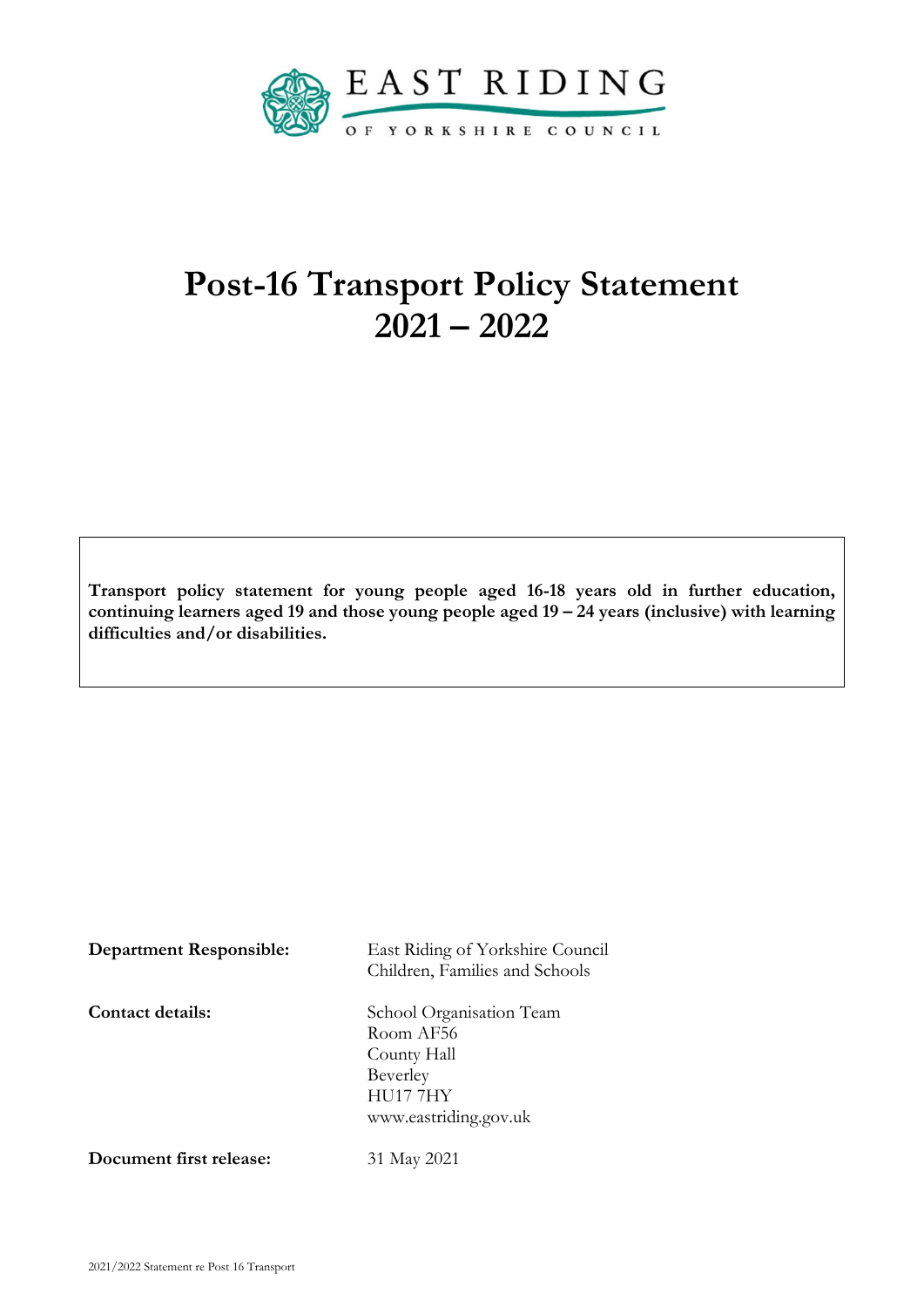# Contents

| Appendix A DETAILS OF SUPPORT AVAILABLE FROM SCHOOLS, COLLEGES AND CONTACT<br>DETAILS Error! Bookmark not defined. |
|--------------------------------------------------------------------------------------------------------------------|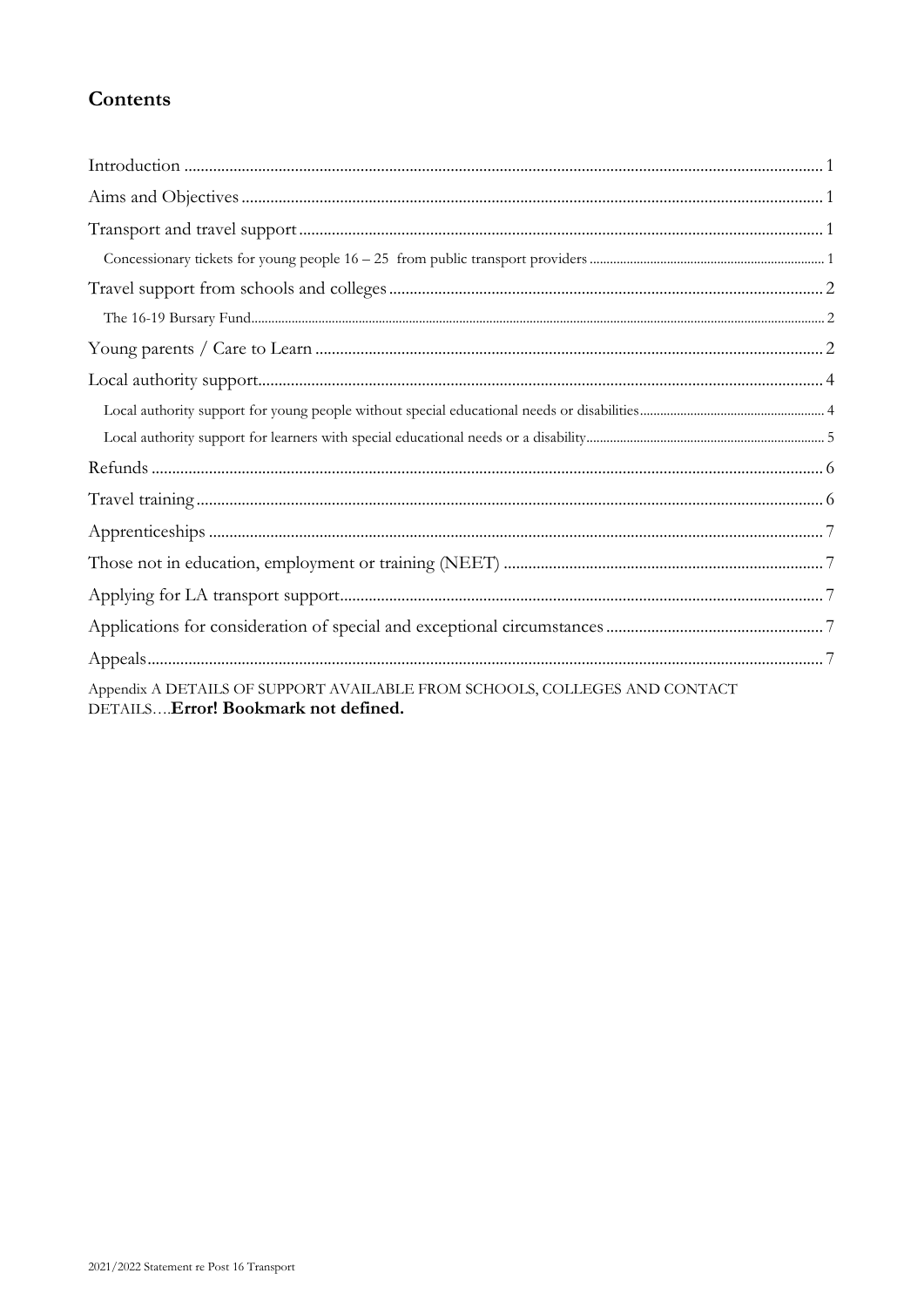# <span id="page-2-0"></span>**Introduction**

Local authorities do not have to provide free or subsidised Post - 16 travel support but do have a duty to prepare and publish an annual transport policy statement specifying the arrangements for the provision of transport or other support that the authority considers it necessary to make to facilitate the attendance of all persons of sixth form age receiving education or training.

All young people carrying on their education Post - 16 must reapply for travel support.

'Sixth form age' refers to those young people who are over 16 years of age but under 19 or continuing learners who started their course of study before their 19th birthday.

Local authorities also have a duty to encourage, enable and assist young adults with learning difficulties/disabilities (LDD) to participate in education and training, up to the age of 25. This policy uses the term 'Post - 16' to include both learners of sixth form age and those with LDD up to the age of 25.

This policy document specifies the support that the East Riding of Yorkshire Council (the Council) considers necessary to facilitate the attendance of Post - 16 learners receiving education or training.

Education or training refers to learning or training at a school, further education institution, a council maintained or assisted institution providing higher or further education, an establishment funded directly by the Education Skills Funding Agency or learning providers delivering accredited programmes of learning which lead to positive outcomes and are funded by the Council, for example,

- Colleges
- **Charities**
- Private learning providers.

## **Scope of the Post 16 statement**

Information within this statement has been taken from the sources outlined in Appendix A as well as the East Riding of Yorkshire Councils Home to School and College Transport policy and is correct as of 31<sup>st</sup> May 2021

## <span id="page-2-1"></span>**Aims and Objectives**

The Council's corporate priorities include:

**Helping Children and Young People Achieve –** Supporting and inspiring children to raise their aspirations and reach their potential.

The aim of this policy is to ensure that the Council meets its statutory obligations to support students of sixth form age and young adults to follow a course of study which helps them to achieve.

## <span id="page-2-2"></span>**Transport and travel support**

#### <span id="page-2-3"></span>**Concessionary tickets for young people 16 – 25 years from public transport providers**

Bus companies, rail companies and other public transport providers often offer reduced fares or concessionary tickets for young people and frequent travellers. Fares and concessions are determined by the provider. Information is available direct from the public transport providers in your area. Contact information is given at the end of this document.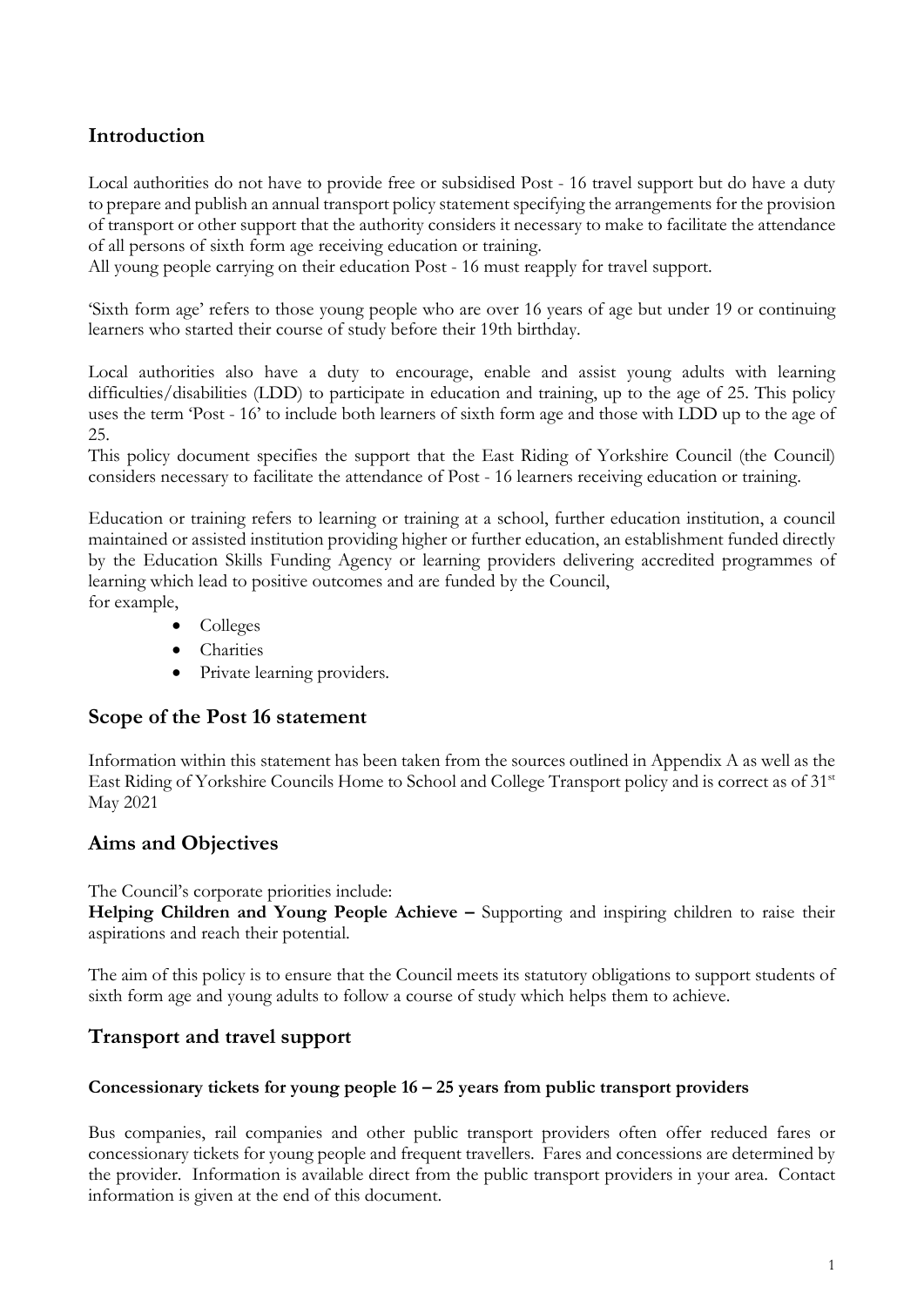# <span id="page-3-0"></span>**Travel support from schools and colleges**

### <span id="page-3-1"></span>**The 16-19 Bursary Fund**

Educational establishments receive a 16-19 bursary fund direct from the Department for Education (DfE). This is provided to them to enable them to support the most vulnerable students attending their establishment. Each educational establishment will have its own arrangements and eligibility criteria for the administration of their Bursary Fund.

The 16 to 19 Bursary Fund provides financial support to help young people overcome specific barriers to participation so they can remain in education. There are 2 types of 16 to 19 bursaries:

- **1. A vulnerable bursary** of up to  $f(1,200)$  a year for young people in one of the defined vulnerable groups below:
	- Young People in care
	- Young people who have left care
	- In receipt of Income Support, or Universal Credit in place of Income Support, in their own right
	- In receipt of Employment and Support Allowance or Universal Credit and Disability Living or Personal Independence Payments in their own right
	- Discretionary bursaries which institutions award to meet individual needs, for example, help with the cost of transport, meals, books and equipment
- **2. Discretionary bursaries** which institutions award to meet individual needs, for example, help with the cost of transport, meals, books and equipment. To be eligible for the discretionary bursary young people must:
	- Be aged 16 or over but under 19 at 31 August 2021 or
	- Be aged 19 or over at 31 August 2021 and have an Education, Health and Care Plan (EHCP)
	- Be aged 19 or over at 31 August 2021 and continuing on a study programme they began aged 16 to 18 ('19+ continuers')
	- Be studying a programme that is subject to inspection by a public body which assures quality (such as Ofsted), the provision must also be funded by either a Government funding agency or the local authority

Further information can be found at [www.gov.uk](http://www.gov.uk/) search for post 16 bursaries.

Schools and colleges are responsible for managing both types of bursary. Young people who want to apply for support from the bursary fund should contact their chosen school or college to make an application. A list of contact details and further information is available at the end of this document.

# <span id="page-3-2"></span>**Young parents / Care to Learn**

If you are a young parent under 20 years of age, Care to Learn can help pay for your childcare and related travel costs, up to  $f<sub>1</sub>160$  per child per week, while you are learning. Care to Learn can help with the cost of:

- Childcare, including deposit and registration fees
- A childcare 'taster' session (up to 5 days)
- Keeping your childcare place over the summer holidays
- Taking your child to the childcare provider.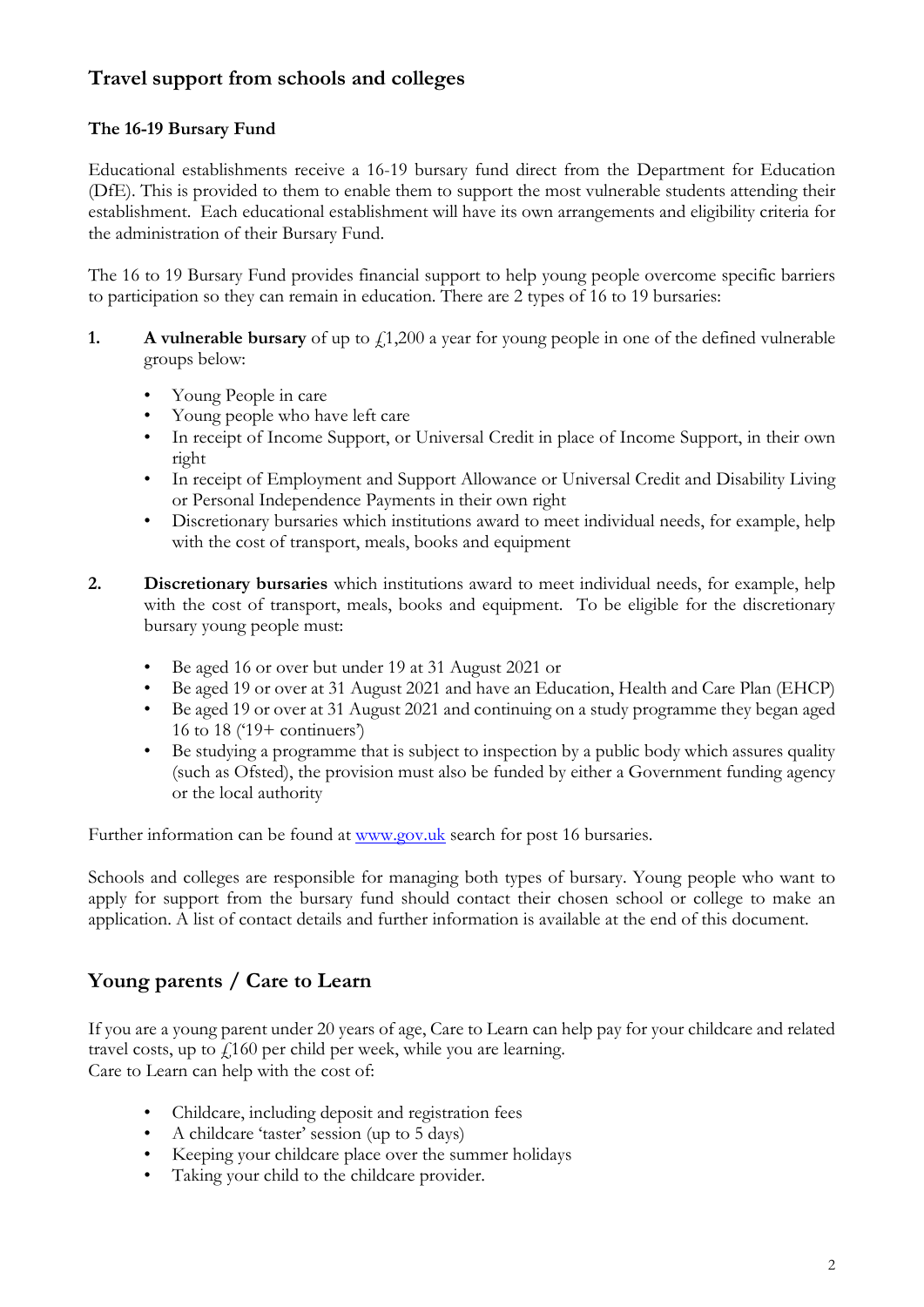## **Types of child care**

The childcare provider must be Ofsted registered and can be a:

- Childminder
- Pre-school playgroup
- Day nursery
- Out of school club.

#### **Payments**

Childcare payments go directly to your childcare provider. Before your childcare provider can be paid:

- Your childcare provider needs to confirm your child's attendance
- Your school or college needs to confirm that you're attending your course

Payments for travel costs go to your school or college. They will either pay you or arrange travel for you.

#### **Attendance**

Payments will stop if:

- You stop attending your course
- You finish your course
- Your child stops attending childcare.

#### **Eligibility**

You can get Care to Learn if:

- you're a parent under 20 at the start of your course
- you're the main carer for your child
- you live in England
- you're either a British citizen or have a legal right to live and study in England
- your course qualifies
- your childcare provider qualifies

#### **Type of course**

Care to Learn is only available for courses in England that have some public funding. This includes courses that take place in:

- Schools
- School sixth forms
- Sixth form colleges
- Other colleges and learning providers, including Foundation Learning
- Your community at Children's Centres

Young parents are also entitled to apply for an Under 19 Bus Only Ticket or for those aged 19 and over can apply for the 19 – 25 card. For more information please visit https://www.gov.uk/care-tolearn/eligibility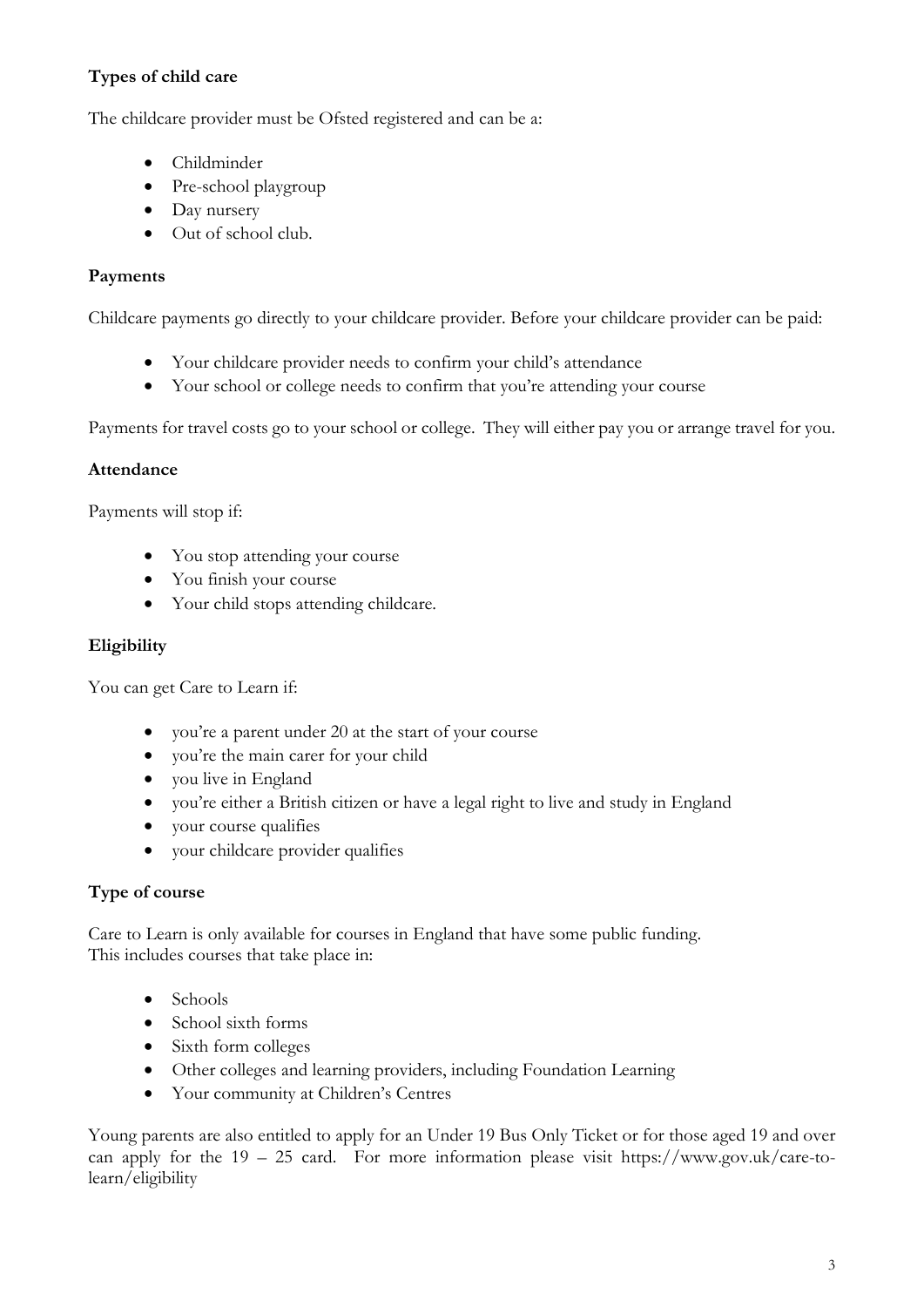#### **Residential Support Scheme**

Enquiries for residential support for students who attend an educational establishment which is beyond daily travelling distance and need to stay away should be directed to Residential Support Scheme. Contact details can be found in Appendix A at the end of this statement.

#### **Dance and Drama Award**

You may get a Dance and Drama Award (DaDA) to help with fees and living costs at one of 19 private dance and drama schools. Enquiries for Dance and Drama Award should be directed to [www.gov.uk](http://www.gov.uk/) Contact details can be found in Appendix A at the end of this statement.

#### **Education Providers' Own Transport**

Some educational establishments have special financial and transport schemes arranged for students on roll. The range of support varies considerably and discussion with the educational establishment will clarify their current offer. A list of relevant schools, sixth form colleges and further education colleges is included in Appendix C. That appendix also gives the contact details for the establishment and a summary of the transport support offered by the school or college where that information has been made available. **To ensure students have the correct information for the academic year 2021/2022, please contact the intended educational establishment direct.** 

## <span id="page-5-0"></span>**Local authority support**

#### <span id="page-5-1"></span>**Local authority support for young people without special educational needs or disabilities**

#### **Discounted Season Tickets**

Students of sixth form age can apply for a discounted season ticket for use on any home to school or college transport contracted by the East Riding of Yorkshire Council where there are spare seats. Application forms and information in relation to season tickets is available online at [www.eastriding.gov.uk](http://www.eastriding.gov.uk/hyperlinks/worddocuments/SeasonTickettermsandconditionsandform20102011.doc) or by contacting East Riding of Yorkshire Council's Transportation Services (please see appendix D for contact details). Discounted season tickets on Council contracted vehicles are available to all students regardless of age.

For students who are members of a low income family or who are living independently and who meet the relevant income criteria, the contribution payment for the 2021/2022 academic year is reduced by  $50\%$  to  $f(270)$ . To qualify for this reduced contribution, a low income family or a student living independently on a low income is in receipt of any of the following:

- Income Support
- Income-based Jobseeker's Allowance
- Income-related Employment and Support Allowance
- support under Part VI of the Immigration and Asylum Act 1999
- the Guaranteed Element of Pension Credit
- Child Tax Credit (provided the person is not also entitled to Working Tax Credit and has an annual gross income of no more than  $\ell$ 16,190)
- Universal Credit household income must be less than  $\ddot{P}$ , 400 a year (after tax and not including any benefits you get)

The student or the student's parents and other members of the household may be asked to provide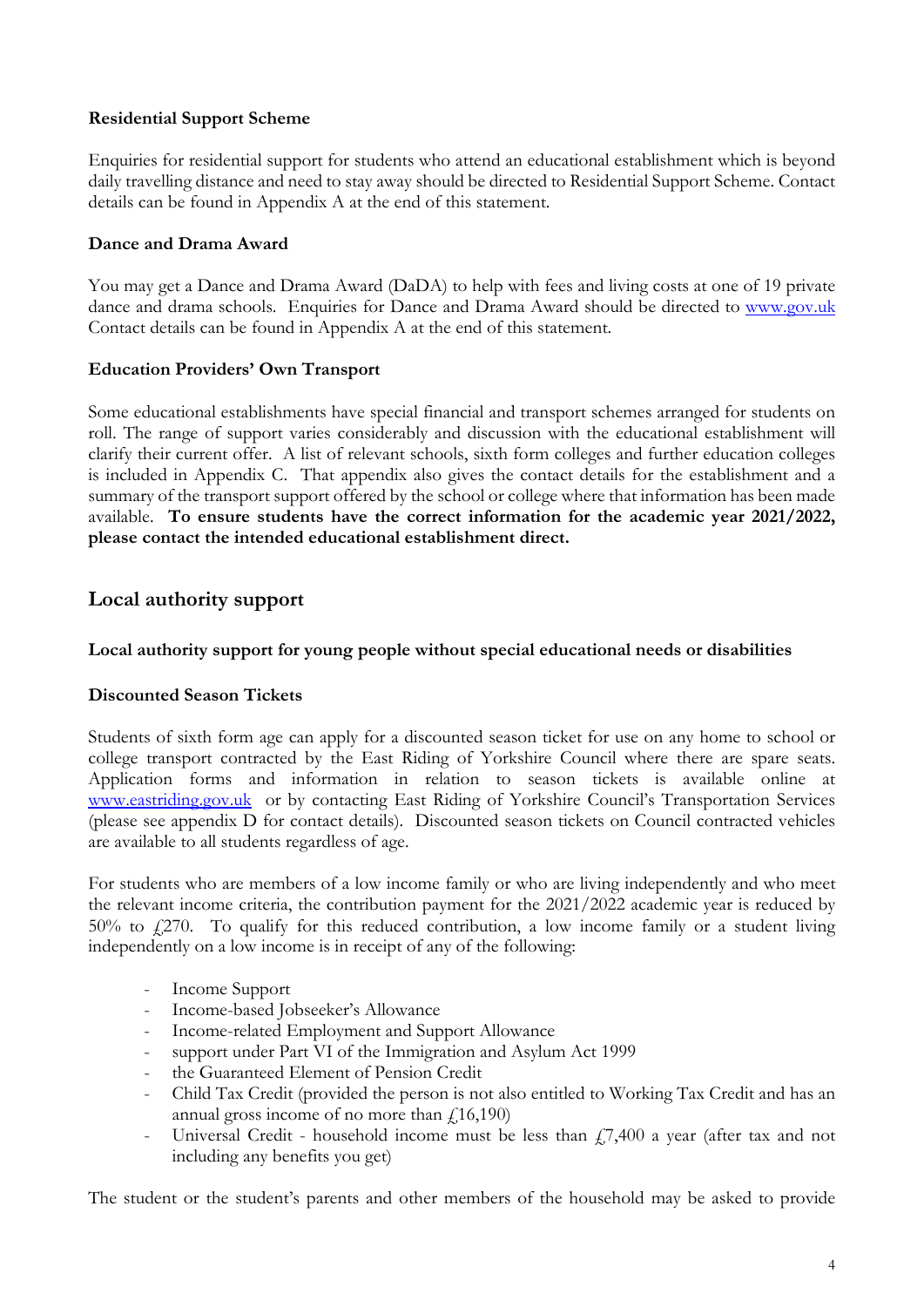evidence of their entitlement to or receipt of the above support.

#### <span id="page-6-0"></span>**Local authority support for learners with special educational needs or a disability**

#### **Students aged 16-19 years**

Subject to the eligibility criteria listed below, transport support may be available to students with learning difficulties and disabilities who are aged between 16 and 18 years and are unable to travel to their educational establishment independently. If the student reaches the age of 19 after the start of the academic year, they will continue to receive support until the end of that academic year.

Assessments for this support are made annually through the annual review; or through a review of the student's Education, Health and Care Plan; or the review of the transport needs assessment. In-year reviews will take place where the student is undergoing independent travel training to determine whether or not the student is able to travel on their own. The travel support may cease if the student is able to manage the journey independently.

Any student with learning difficulties and disabilities who is not in an educational establishment placement and may require some assistance should contact East Riding of Yorkshire Council's Youth and Family Support service (see Appendix D at the end of the statement for contact details).

#### **Students aged 19 to 25 years**

Students aged over 19 at the commencement of the academic year would not normally be entitled to receive assistance. However, students who started a course before they were 19 and who are continuing the same course, are entitled to continue to receive transport support. That transport support could continue until the student reaches 25 years if they continue to study the same course throughout that period.

Students who progress to a different course at 19 years or older can no longer receive transport support under the provisions of the Council's Home to School and College Transport Policy. The provision of transport for such students will be determined by the Council's Adult Services in accordance with their policy provision.

#### **Contribution**

Students in Year 12 and above with learning difficulties and disabilities who qualify for transport support under these provisions will be required to pay a contribution of  $f<sub>1</sub>540$  towards the cost of the transport being provided.

For students who are members of a low income family or who are living independently and who meet the relevant income criteria, the contribution payment for the 2021/2022 academic year is reduced by  $50\%$  to  $f(270)$ . To qualify for this reduced contribution, a low income family or a student living independently on a low income is in receipt of any of the following:

- Income Support
- Income-based Jobseeker's Allowance
- Income-related Employment and Support Allowance
- support under Part VI of the Immigration and Asylum Act 1999
- the Guaranteed Element of Pension Credit
- Child Tax Credit (provided the person is not also entitled to Working Tax Credit and has an annual gross income of no more than  $f(16,190)$
- Universal Credit household income must be less than  $f$ , 7,400 a year (after tax and not including any benefits you get)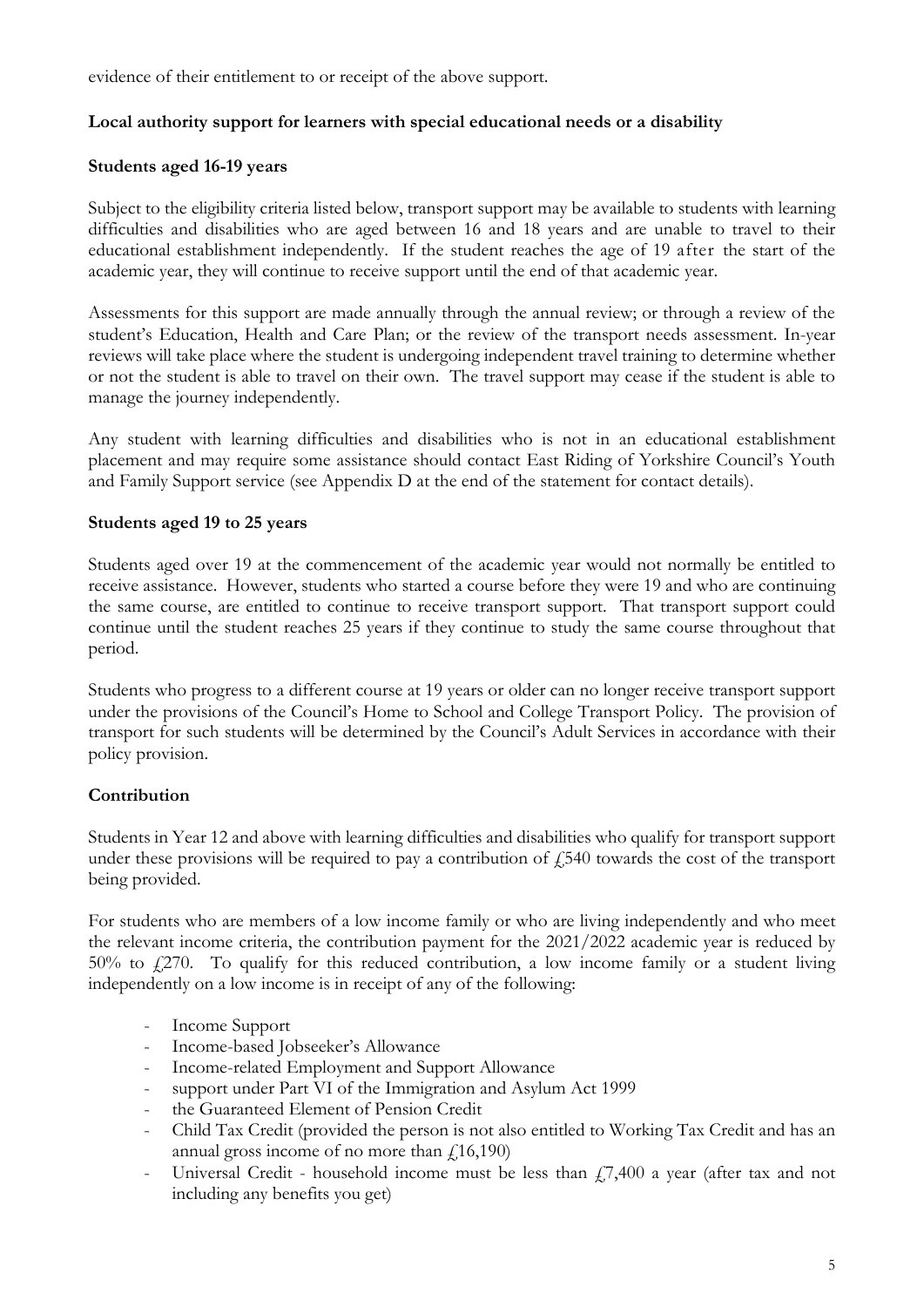The student or the student's parents and other members of the household may be asked to provide evidence of their entitlement to or receipt of the above support.

## **Eligibility Criteria**

To be eligible for consideration for transport support, a student of sixth form age with learning difficulties or disabilities must:

- Have an assessed need identifying transport support;
- Be accessing the most appropriate institution nearest to their home;
- Be attending a full-time course of further education at a school/college of at least 30 weeks duration and has no less than 12 hours of required attendance per week;
- Have a clear academic progression identified through the learning aims;
- Be unable to travel independently;
- Attend the course regularly and the student's behaviour and conduct must be satisfactory and in line with the institutions' own policies for behaviour and attendance;
- Have considered alternative travel arrangements with a view to their longer term needs.

Additionally, at least one of the following must apply:-

- The student has an Education Health and Care Plan or;
- There has been a significant change in the student's circumstances, or a significant deterioration in health condition affecting learning or mobility.

#### **Young adults aged 19 to 25 years**

Young adults who start attending a course after their 19<sup>th</sup> birthday do not automatically qualify for transport under the Council's Home to School and College Transport Policy. This should be discussed at annual reviews and with the educational establishment.

The provision of transport for post 19 students with learning difficulties or disabilities will be subject to a contribution payment. For the  $2021/22$  academic year the contribution payment will be  $\sqrt{540}$ . For students who are members of a low income family or who are living independently and who meet the relevant income criteria, the contribution payment for the 2021/22 school year is reduced by 50% to £270.

## <span id="page-7-0"></span>**Refunds**

If a student of sixth form age ceases attending their course and their transport provision is cancelled and the contribution has been paid in advance, a refund of a proportion of the contribution paid will be refunded. The proportion refunded will be equal to the proportion of the school or college days remaining in the academic year after the date on which the transport was cancelled.

# <span id="page-7-1"></span>**Travel training**

Independent travel training is available subject to assessed need. The East Riding of Yorkshire Council's 0-25 team would be able to offer advice (please see appendix D for contact details).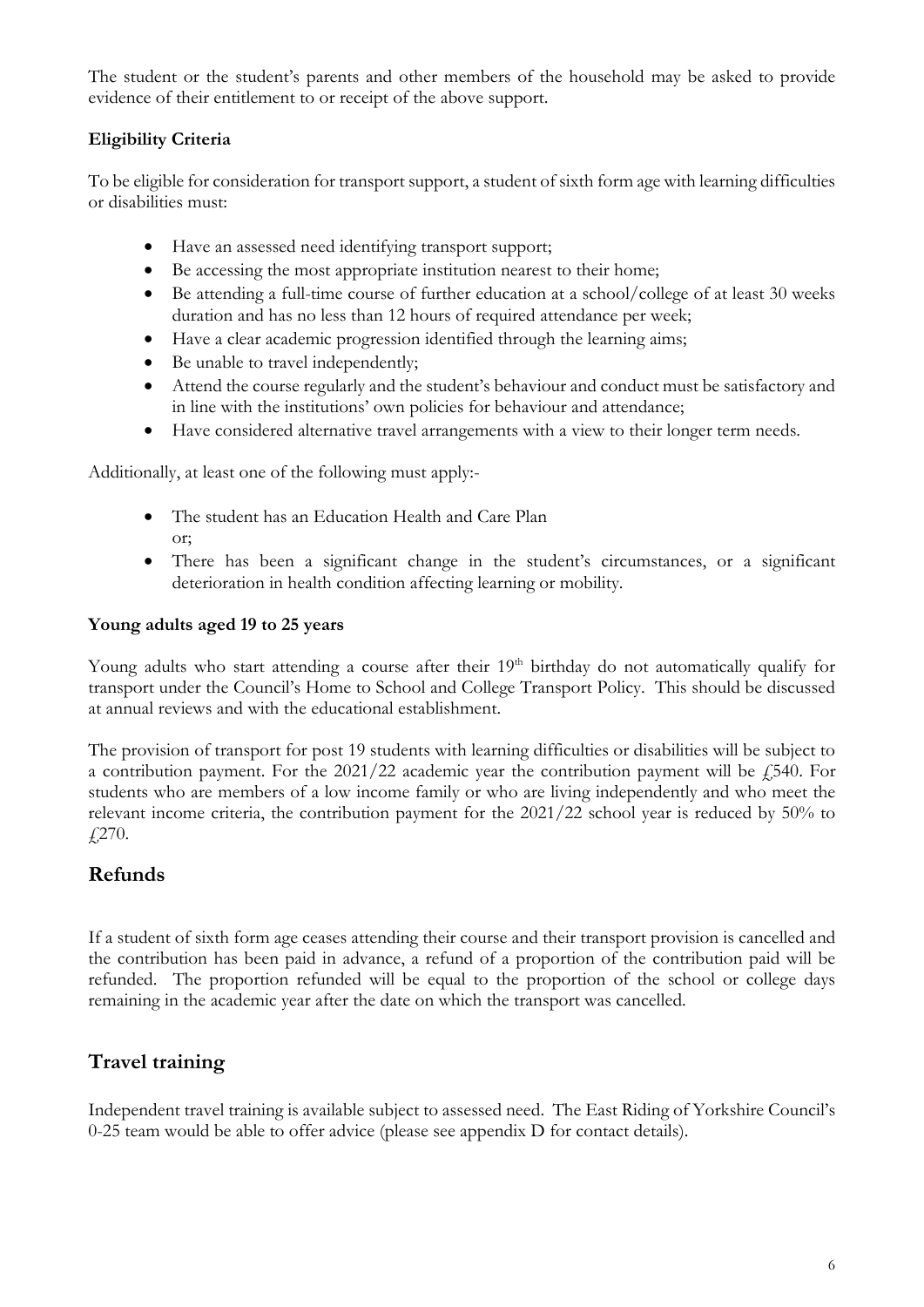# <span id="page-8-0"></span>**Apprenticeships**

The Council does not provide travel assistance directly to young people undertaking apprenticeships. However, depending upon their age they may be entitled to concessionary fares, discounts, subsidies, passes or travel cards, depending upon their age and circumstances.

Alternatively, for information on support in respect of apprenticeships contact your apprenticeship provider. Further information is also available at: [Apprenticeship Information](https://www.gov.uk/topic/further-education-skills/apprenticeships)

## <span id="page-8-1"></span>**Those not in education, employment or training (NEET)**

Please contact Transportation Services in the first instance to discuss, see appendix D.

## <span id="page-8-2"></span>**Applying for LA transport support**

Applications can be made on line a[t www.eastriding.gov.uk.](http://www.eastriding.gov.uk/) Or by contacting the Transportation Services Team (see appendix D).

# <span id="page-8-3"></span>**Applications for consideration of special and exceptional circumstances**

The Director of Children, Families and Schools may authorise Council support for the provision or costs of home to school or college transport where it can be shown that there are exceptional circumstances which justify making an exception. The Director can award support if they are convinced that there are special and exceptional reasons which justify treating a student differently to everyone else.

Before making an application to the Director, students or their parents must ensure that all other avenues of support have been explored, for example from the school or college.

Guidance notes and a form are available from East Riding of Yorkshire Council making contact by telephone: 01482 392100 or e-mail: schoolorganisation@eastriding.gov.uk

# <span id="page-8-4"></span>**Appeals**

If the Director turns down an application relating to special circumstances, the applicant can lodge an appeal. Appeals are heard by the Council's Appeals Committee. More information can be obtained by ringing 01482 392100 or e-mailing schoolorganisation@eastriding.gov.uk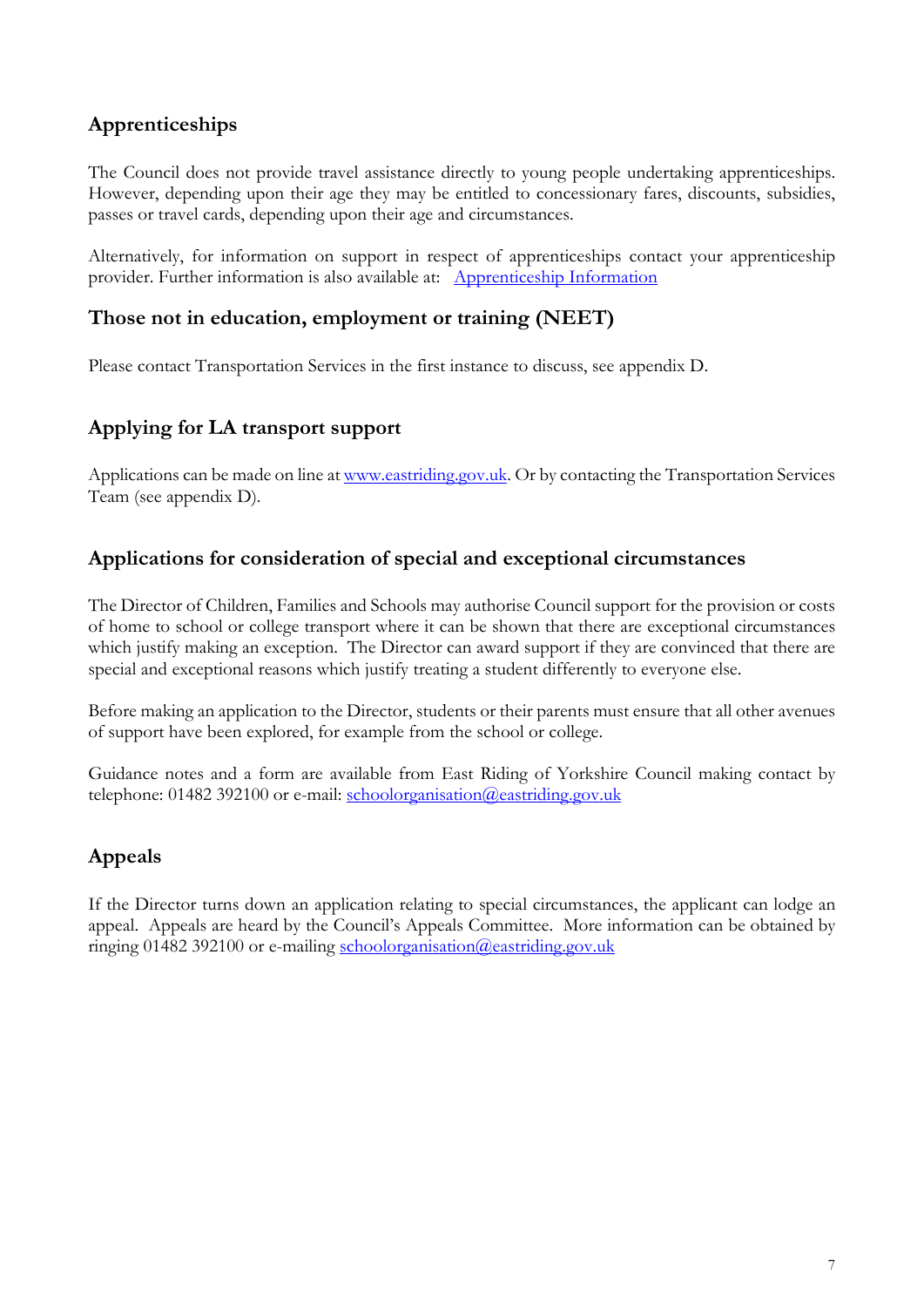# **Appendix A.**

# **DETAILS OF SUPPORT AVAILABLE FROM SCHOOLS, COLLEGES AND CONTACT DETAILS**

| <b>GOVERNMENT DEPARTMENTS</b>               |                |                                       |        |                     |                                                                                                                                                                                                       |  |
|---------------------------------------------|----------------|---------------------------------------|--------|---------------------|-------------------------------------------------------------------------------------------------------------------------------------------------------------------------------------------------------|--|
| Organisation/Establishment                  | <b>Address</b> | Website                               | E-mail | Telephone<br>number | <b>Potential Transport</b><br><b>Support</b>                                                                                                                                                          |  |
| <b>GOV.UK Education</b>                     |                | www.gov.uk/browse/education           |        |                     | Get help if you are at school,<br>planning to go on to further or<br>higher education, looking for<br>training or interested in a student<br>or career development loan.                              |  |
| <b>GOV.UK Student Finance</b>               |                | www.gov.uk/further-education-courses  |        |                     | Get help if you are at school,<br>planning to go on to further or<br>higher education, looking for<br>training or interested in a student<br>or career development loan.                              |  |
| <b>GOV.UK Student Support helpline</b>      |                |                                       |        | 0800 121 8989       | For generic advice on support<br>available to students.                                                                                                                                               |  |
| GOV.UK 16-19 Bursary Funding                |                | www.gov.uk/1619-bursary-fund          |        |                     | If you are 16 to 19, you might be<br>able to get support from the 16 to<br>19 Bursary Fund to help with<br>your studying or training. You<br>cannot apply if you are studying<br>at university.       |  |
| <b>GOV.UK Care to Learn</b>                 |                | www.gov.uk/care-to-learn/             |        |                     | If you are studying and aged<br>under 20 at the start of your<br>course, Care to Learn can help<br>pay for your childcare costs while<br>you are learning.                                            |  |
| <b>GOV.UK Residential Support</b><br>Scheme |                | www.gov.uk/residential-support-scheme |        |                     | You may get help from the<br>Residential Support Scheme if<br>you are 16 to 18, a similar course<br>is not available locally, you are not<br>studying at a college offering a<br>residential bursary. |  |
| <b>GOV.UK Dance and Drama</b><br>Awards     |                | www.gov.uk/dance-drama-awards         |        |                     | You may get a Dance and Drama<br>Award (DaDA) to help with fees<br>and living costs at one of 17<br>private dance and drama schools.                                                                  |  |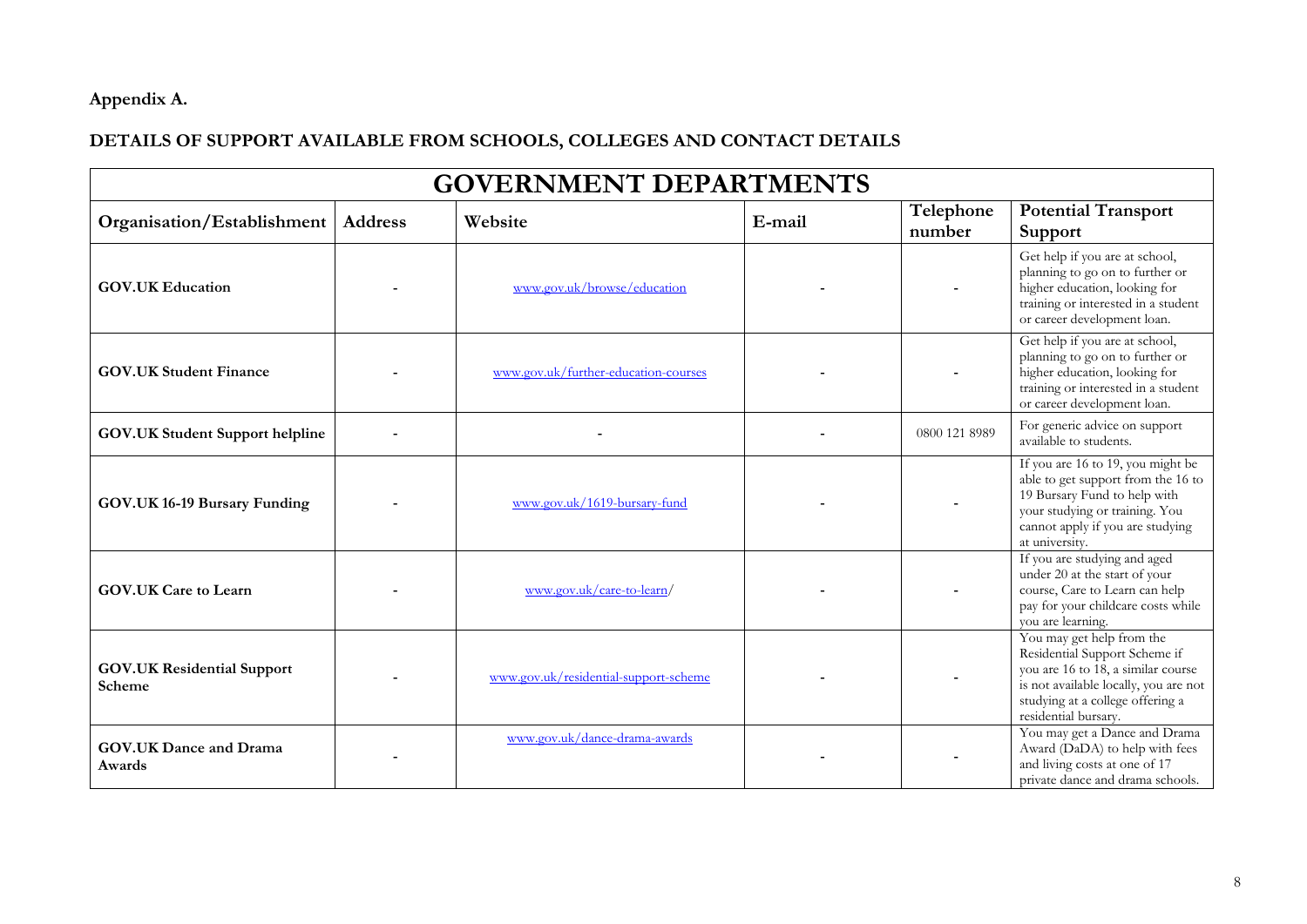| <b>EAST RIDING OF YORKSHIRE SCHOOLS</b>          |                                                    |                                          |                                      |                     |                                   |  |
|--------------------------------------------------|----------------------------------------------------|------------------------------------------|--------------------------------------|---------------------|-----------------------------------|--|
| Organisation/<br>Establishment                   | <b>Address</b>                                     | Website                                  | E-mail                               | Telephone<br>number | Potential<br>Transport<br>Support |  |
| Beverley Grammar<br>School                       | Queensgate, Beverley,<br><b>HU17 8NF</b>           | www.beverleygrammar.co.uk/               | office@beverlevgrammar.co.uk         | 01482 881531        | Bursary funding.                  |  |
| Beverley High School                             | Norwood, Beverley,<br><b>HU17 9EX</b>              | www.beverleyhigh.net/                    | admindept@beverleyhigh.net           | 01482 881658        | Bursary funding.                  |  |
| <b>Bridlington School</b>                        | Bessingby Road, Bridlington,<br><b>YO16 4QU</b>    | www.bridlingtonschool.co.uk/             | office@bridlingtonschool.org.uk      | 01262 672593        | Bursary funding.                  |  |
| Cottingham High School<br>and Sixth Form College | Harland Way, Cottingham,<br><b>HU16 5PX</b>        | www.cottinghamhigh.net/                  | office@cottinghamhigh.net            | 01482 847498        | Bursary funding.                  |  |
| Driffield School and<br>Sixth Form               | Manorfield Road, Driffield,<br><b>YO25 5HR</b>     | www.driffieldschool.net/                 | office@driffield.e-riding.sch.uk     | 01377 253631        | Bursary funding.                  |  |
| Goole Academy                                    | Centenary Road, Goole,<br>DN14 6AN                 | www.gooleacademy.org.uk/                 | $info(\partial goo)$ eacademy.org.uk | 01405 768621        | Bursary funding.                  |  |
| Headlands School                                 | Sewerby Road, Bridlington,<br>YO16 6UR             | www.headlandsschool.co.uk/               | admin@headlandsschool.co.uk          | 01262 676198        | Bursary funding.                  |  |
| Hessle Academy<br>Community Trust                | Tranby house, Heads Lane,<br>Hessle, HU13 0JQ      | www.thehesslefederation.co.uk/sixth-form |                                      | 01482 648604        | Bursary funding.                  |  |
| Hornsea School and<br>Language College           | Eastgate, Hornsea,<br><b>HU18 1DW</b>              | www.hslc.co.uk/                          | office@hslc.co.uk                    | 01964 532727        | Bursary funding.                  |  |
| Longcroft School and<br>Sixth Form College       | Burton Road, Beverley,<br><b>HU17 7EJ</b>          | www.longcroftschool.co.uk/               | school@longcroft.eriding.net         | 01482 862171        | Bursary funding.                  |  |
| Holderness Academy                               | Station Road, Preston,<br><b>HU12 8UZ</b>          | www.holderness.academy/                  | office@holderness.academy            | 01482 899315        | Bursary funding.                  |  |
| South Hunsley School<br>and Sixth Form College   | East Dale Road, Melton, North<br>Ferriby, HU14 3HS | www.southhunsley.org.uk/                 | Contact Us - South Hunsley<br>School | 01482 631208        | Bursary funding.                  |  |
| Withernsea High School                           | Hull Road, Withernsea, HU19<br>2EO                 | www.withernseahigh.org.uk/               | $whstc@$ wscampus.net                | 01964 613133        | Bursary funding.                  |  |
| Woldgate School and<br>Sixth Form College        | 92 Kilnwick Road, Pocklington,<br><b>YO42 2LL</b>  | www.woldgate.net/                        | office@woldgate.eriding.net          | 01759 302395        | Bursary funding.                  |  |
| Wolfreton School and<br>Sixth Form College       | South Ella Way, Kirk Ella,<br><b>HU10 7LU</b>      | www.wolfreton.co.uk/                     | enquiries $@$ wolfreton.co.uk        | 01482 659356        | Bursary funding.                  |  |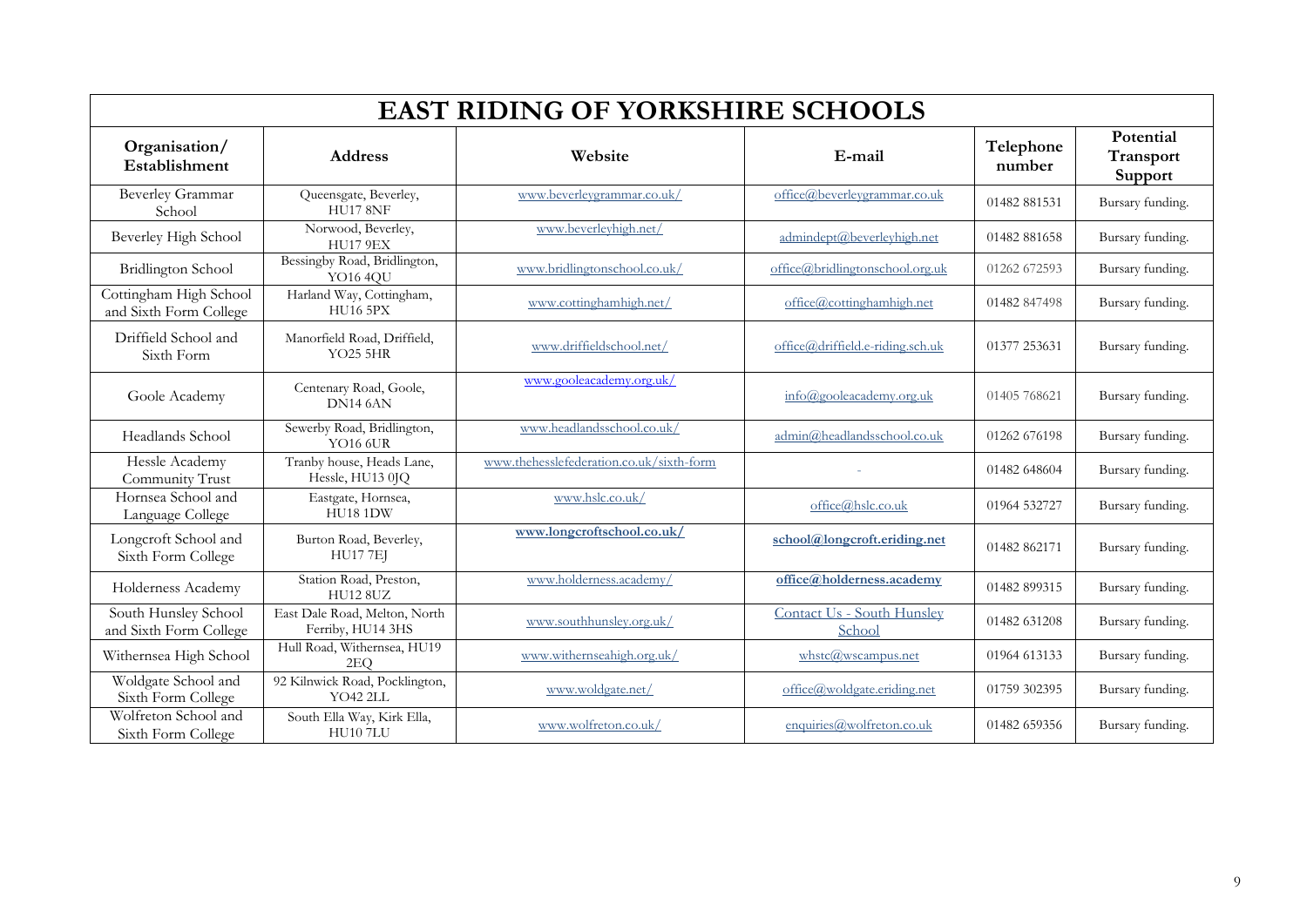| FURTHER EDUCATION, SIXTH FORM COLLEGES AND UTCs   |                                                                 |                              |                                    |                     |                                   |
|---------------------------------------------------|-----------------------------------------------------------------|------------------------------|------------------------------------|---------------------|-----------------------------------|
| Organisation/<br>Establishment                    | <b>Address</b>                                                  | Website                      | E-mail                             | Telephone<br>number | Potential<br>Transport<br>Support |
| <b>Bishop Burton College</b>                      | York Road, Bishop Burton, East<br>Riding of Yorkshire, HU17 8QG | www.bishopburton.ac.uk       | enquiries@bishopburton.ac.uk       | 01964 553000        | Check college<br>website.         |
| East Riding College,<br><b>Beverley Campus</b>    | Flemingate Centre, Armstrong<br>Way, Beverley, HU17 0GH         | www.eastridingcollege.ac.uk/ | info@eastridingcollege.ac.uk       | 0345 120 0044       |                                   |
| East Riding College,<br><b>Bridlington Campus</b> | St. Mary's Walk, Bridlington, YO16<br>7JW                       | www.eastridingcollege.ac.uk/ | info@eastridingcollege.ac.uk       | 0345 120 0044       | Check college<br>website.         |
| East Riding College,<br>Hull Campus               | St. James Street, Hessle Road, Hull<br>HU3 2DH                  | www.eastridingcollege.ac.uk/ | info@eastridingcollege.ac.uk       | 0345 120 0044       |                                   |
| Hull College                                      | Queens Gardens, Hull,<br>HU1 3DG                                | www.hull-college.ac.uk/      | info@hull-college.ac.uk            | 01482 329943        | Check college<br>website          |
| John Leggott College                              | West Common Lane, Scunthorpe,<br>North Lincolnshire, DN17 1DS   | www.leggott.ac.uk/           | studentservices@leggott.ac.uk      | 01724 407042        | Check college<br>website          |
| Ron Dearing UTC                                   | Kingston Square, Hull HU1 3HF                                   | www.rondearingutc.com/       | info@rondearingutc.com             | 01482 222299        | Check college<br>website          |
| Scarborough Sixth Form<br>College                 | Sandybed Lane, Scarborough,<br>North Yorkshire, YO12 5LF        | $\frac{6f.org.uk}{ }$        | a.marshall@s6f.org.uk              | 01723 365032        | Check college<br>website          |
| Selby College                                     | Abbots Road, Selby, North<br>Yorkshire,<br>YO8 8AT              | www.selby.ac.uk/             | info@selbv.ac.uk                   | 01757 211000        | Check college<br>website          |
| Wilberforce Sixth Form<br>College                 | Salthouse Road, Hull, HU8 9HD                                   | www.wilberforce.ac.uk/       | enquiry@wilberforce.ac.uk          | 01482 711688        | Check college<br>website          |
| Wyke Sixth Form College                           | Bricknell Avenue,<br>Hull, HU5 4NT                              | www.wyke.ac.uk/              | office@wyke.ac.uk                  | 01482 346347        | Check college<br>website          |
| York College                                      | Sim Balk Lane, York, YO23 2BB                                   | www.vorkcollege.ac.uk/       | customerservices@vorkcollege.ac.uk | 01904 770400        | Bursary funding                   |
| Leeds 14+ Academy, Leeds<br>City College          | Burton Avenue, Leeds, LS11<br>5ER                               | www.leedscitycollege.ac.uk   | SupportFund@leedscitycollege.ac.uk | 0113 386<br>1997    | Check college<br>website          |
| UTC Leeds                                         | Sayner Road, Leeds, LS10 1LA                                    | www.utcleeds.com             | reception@utcleeds.co.uk           | 0113 353<br>0140    | Check college<br>website          |
| Scarborough UTC                                   | 1 Ashburn Road, Scarborough<br><b>YO11 2JW</b>                  | www.scarboroughutc.co.uk     | enquiries@scarboroughutc.co.uk     | 01723 821621        | Check college<br>website          |
| The Academy Grimsby                               | Westward Hose, Grimsby,<br>DN345AQ                              | academy.grimsby.ac.uk        | $academy(\partial, grimsby.ac.uk)$ | 01472 311231        | Check college<br>website          |
| Engineering UTC Northern<br>Lincolnshire          | Carlton Street, Scunthorpe,<br>North Lincolnshire, DN17 6TA     | www.enlutc.co.uk             | inf@enlutc.co.yuk                  | 01724 878100        | Check college<br>website          |